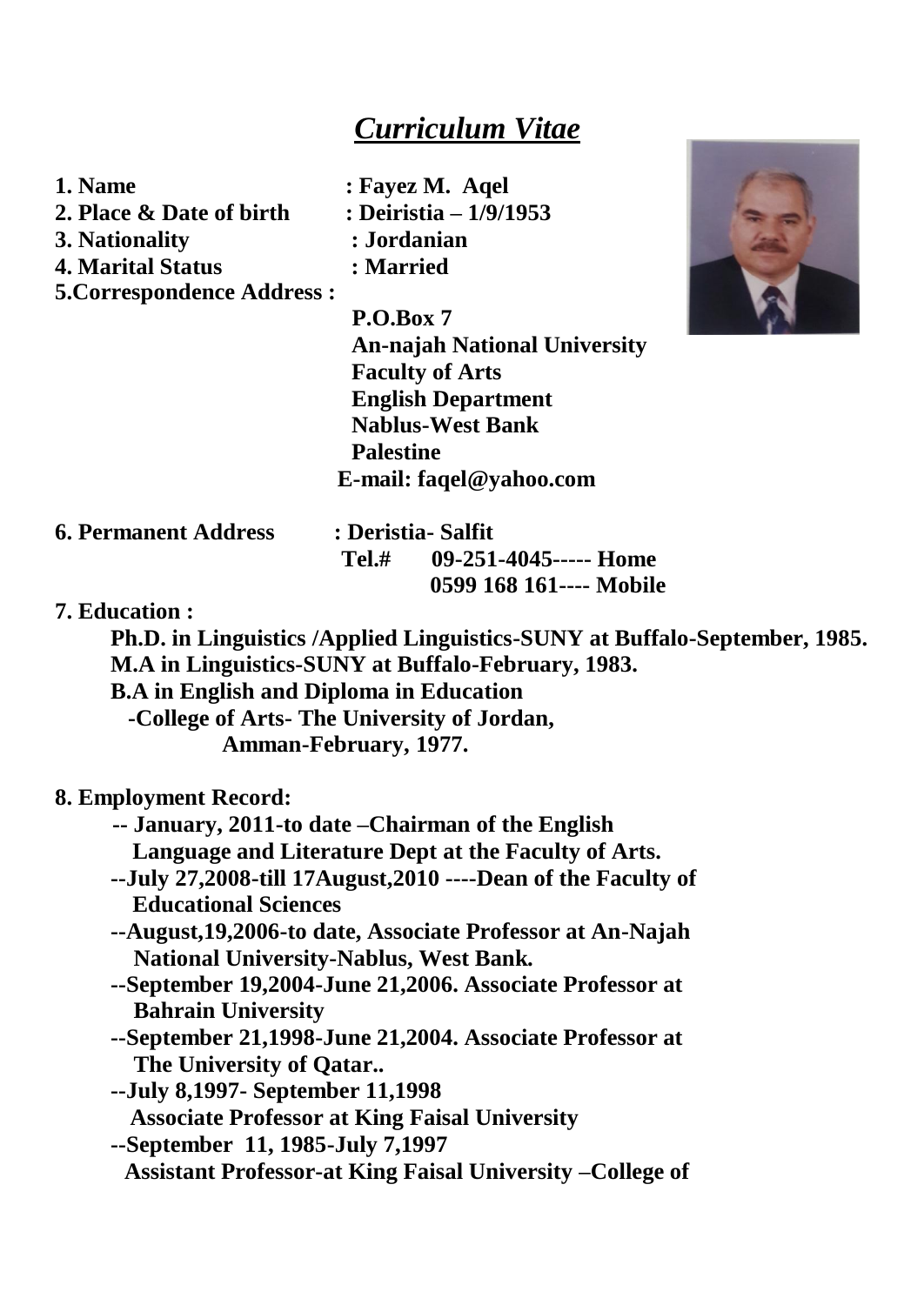# **Education**

- **--September,1983-May-1985-TeachingAssistant-Linguistics Department-SUNY at Buffalo**
- **--June l, 1982-August 28,1982 Instructor of Arabic as a foreign language-Dept. of Modern Languages. SUNY at New Paltz, New York.**
- **--October 1,1981-May 15,1985 Instructor of Arabic as a foreign language-Dept. of Foreign Languages –SUNY at Buffalo.**
- **--March 1,1980-June 1,1981 Teacher of Arabic to Non-native Speakers. Salmiyyah Educational Center, Salmiyyah, Kuwait.**
- **--September 15,1977-June 1,1981**
- **Teacher of English-Ministry of Education -Kuwait**
- **--March 1,1977-September 1,1997**
	- **Translator-Kuwait Shipping Company, Kuwait.**

# **9***.* **Publications**

- **1. Before promotion to Associate Professor**
	- **a. Fayez M. Aqel Taha**
		- **Pronunciation Errors made by Saudi University Students Learning English: Analysis and Remedy**
		- **I.T.L Review of Applied Linguistics .Vol. 109-110,1995 pp.110- 123- Belgium.**
	- **b. Fayez M. Taha & Babikir 1. EI-Hibir**
		- **Grammatical Errors Made by Saudi University Students Majoring in English.**
		- **Interface: Journal of Applied Linguistics. No. 9(l),1994 pp.3-13. Belgium.**
	- **c. Fayez M. Taha**
		- **Verb Agreement in Kashmiri**
		- **Damascus University Journal. No. 9(35-36),1993**
		- **pp.55-66. Syria**
	- **d. Fayez M. Taha**
		- **Teaching Composition to ESL Students**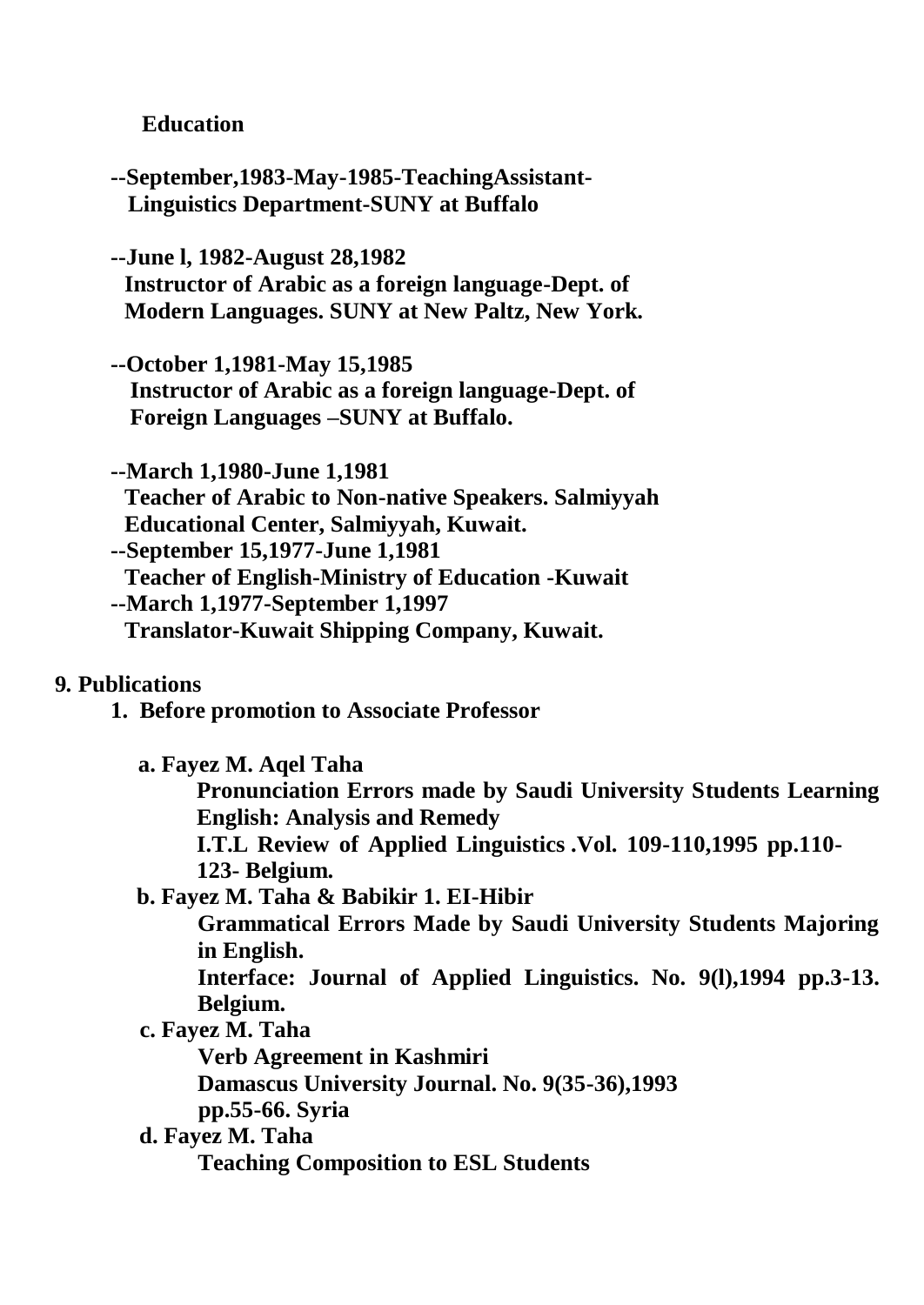**Interface: Journal of Applied Linguistics, No. 8 (l),1993 pp.3-l I.Belgium.**

- **e. Fayez M. Taha and Babikir L EI-Hibir Some Considerations in EFL Teaching Ain Shams University-Journal of the Faculty of Education: Education and Psychology, No.l7 (l)1993.pp.27-35**
- **f. Babikir I EL-Hibir & Fayez M. Taha. Tips for Dealing with Spelling Errors Forum. Vol.31(l),1993.pp.41-42. U.S.A**
- **g. Babikir 1. EI-Hibir & Fayez M. Taha. Orthographic Errors Made by Saudi University Students Learning English. Language Learning . No. 5 March, 1992.pp.85-88 U.K.**
- **h. Fayez M. Taha and Babikir 1. EI-Hibir The Characteristics of EFL teachers from a New Perspective Forum.Vol. 28(l) 1990.pp.42-44.U.S.A.**
- **2. After promotion to Associate Professor**
	- **i. Fayez M Altaha , Relativization in Arabic Damascus UNIV. Journal- V14- Number(4) 1998**
	- **j. Fayez M Altaha and Noor S. Aleasa. Attitude and Achievement in Learning English as a Foreign Language-I.T.L133-134, 200 pp303-323,**
	- **k. Elhami Afifi and Fayez M. Altaha. Grammatical Production Versus Grammatical Recognition.IRAL 38(2) ,2000,pp.83-88**
	- **L. Fayez M. Taha & Fawwaz M.Aqil. Using Translation as a Means of Overcoming Cross-Cultural Pragmatic Failure. IJAES,VOl(5),2004,pp.189-198.**
	- **M. Using the mother Tongue( Arabic Language) in EFL Teaching. Journalof Educational Sciences.**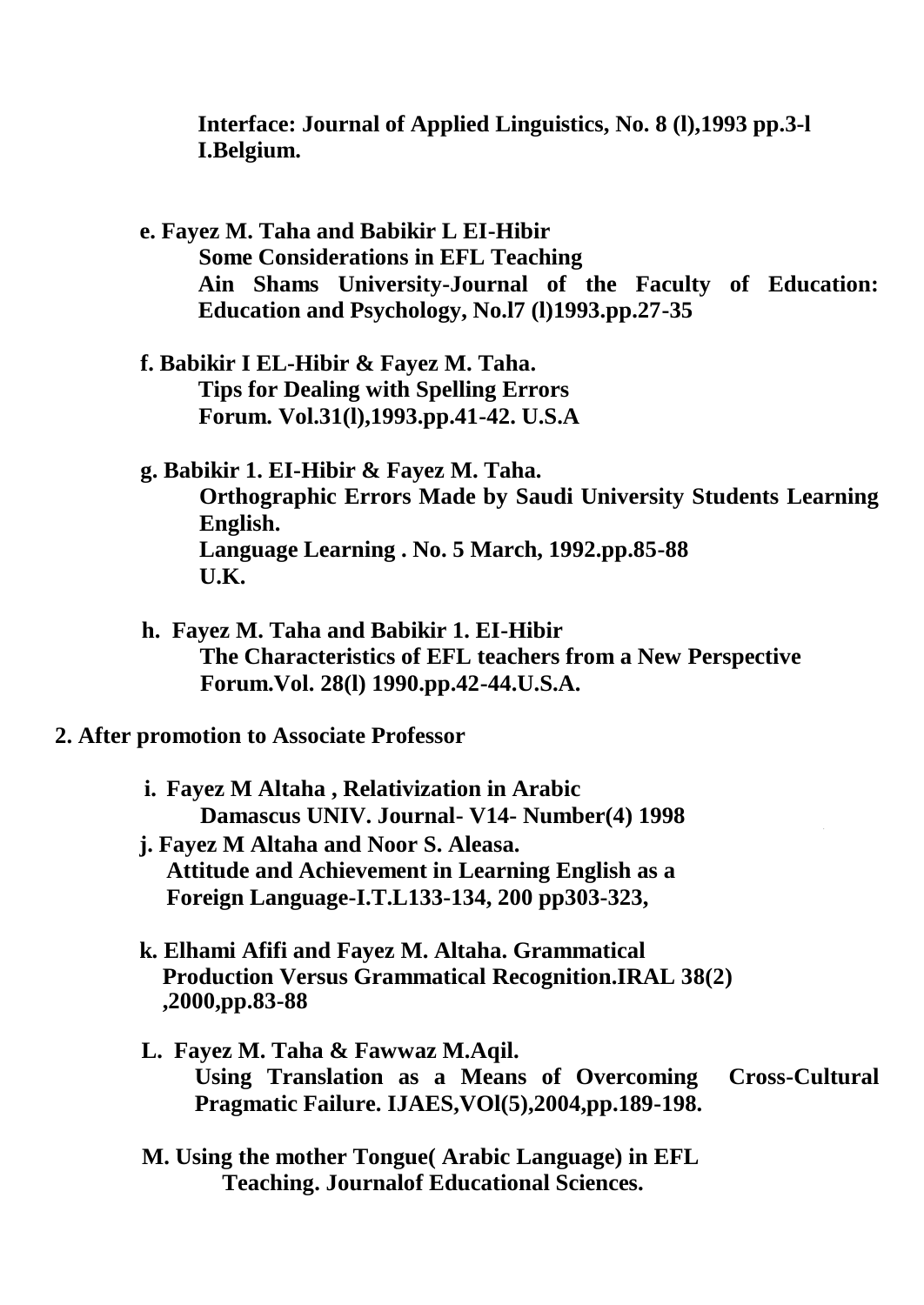# **No.(9),Janary,2006. University of Qatar**

**N. Fayez M. Taha and Khalid Dwaikat**

**Students Perceptions of the Effectiveness of Using Non-Traditional Techniques in to Improve Oral Communication Skills. Hebron University Journal, 2013**

**O. Fayez M Altaha.Anman Nazzal, Fayez Aqel, Abdulkareem Ighbaria. Difficulties**

**Encountered by Arabic-Speaking Undergraduate and Graduate English Language Students in Interpreting English Fromulaic Expressions. International Journal of English Linguistics- Canadian Center of Science and Education .vol 4 , No .5 , 2014 , pp.42-51 Dol: 10.5539/ijel.v4n5p42**

**10. Supervisor for a number of MA thesis in the Faculty of Educational Sciences, An-Najah National University-English Teaching Methods Dept**

**11.External Examinor for a number of MA thesis a in the Faculty of Educational Sciences, An-Najah National University-English Teaching Methods Dept and English Language Dept in the Faculty of Arts. An-Najah National University.**

**12. Courses Taught at King Faisal University(KFU)**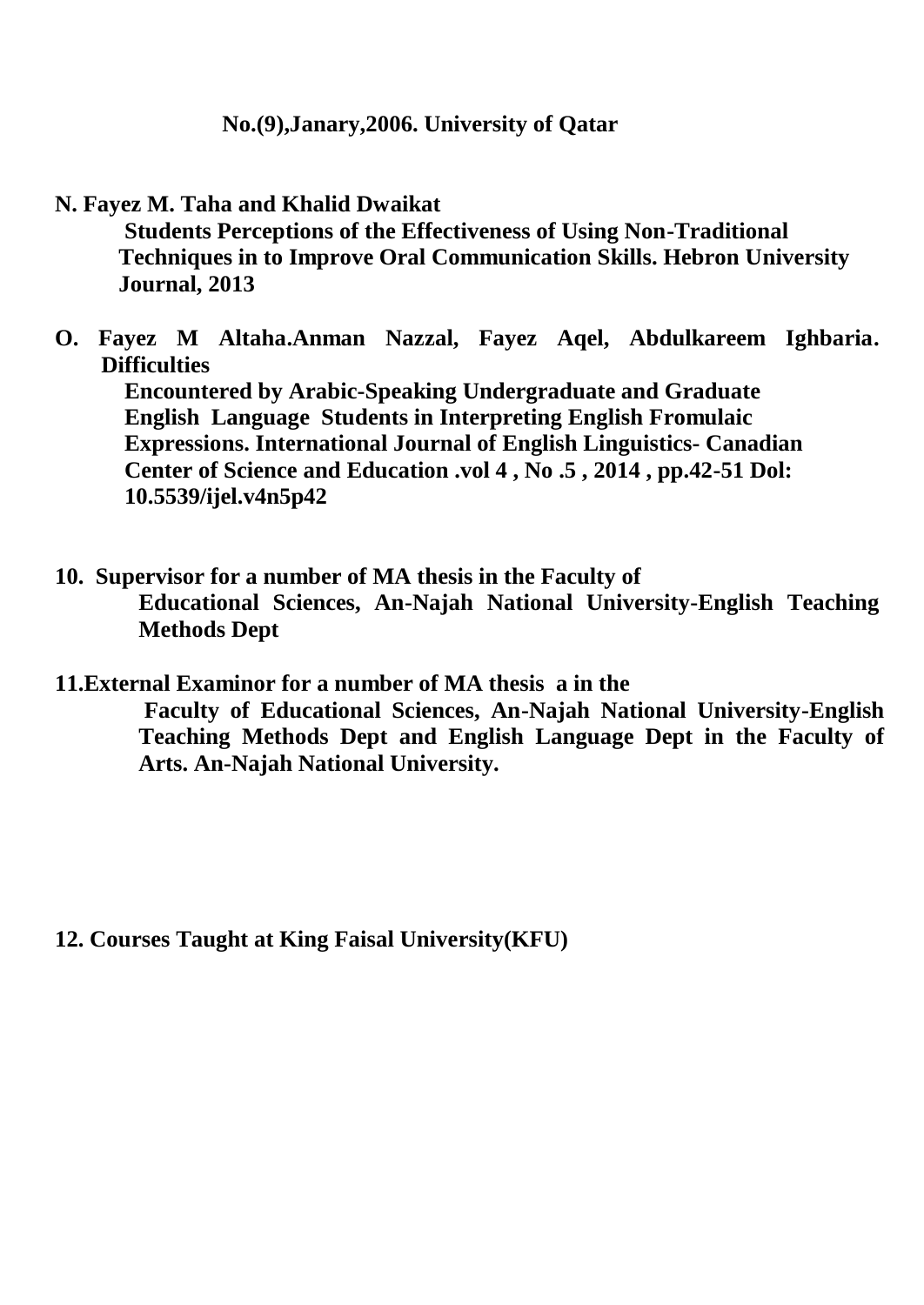- **a. Undergraduate Level**
	- **Course Number Course Name**

| <b>English 101</b> | <b>General English</b>                     |
|--------------------|--------------------------------------------|
| English 105        | <b>Reading Skills</b>                      |
| English 106        | <b>Writing Skills</b>                      |
| <b>English 140</b> | <b>Structure I</b>                         |
| English 151        | <b>Scientific English</b>                  |
| English 158        | <b>Composition I</b>                       |
| <b>English 203</b> | <b>Introduction to Language</b>            |
| <b>English 204</b> | <b>English Grammar I</b>                   |
| <b>English 205</b> | <b>Composition II</b>                      |
| English 251        | <b>Phonetics II</b>                        |
| <b>English 303</b> | <b>English Grammar II</b>                  |
| <b>English 304</b> | <b>Composition III</b>                     |
| <b>English 344</b> | <b>Morphology and Syntax</b>               |
| English 358        | <b>Semantics</b>                           |
| <b>English 305</b> | <b>Phonetics III</b>                       |
| <b>English 403</b> | <b>Error Analysis</b>                      |
| English 451        | <b>Principles of Language Learning and</b> |
|                    | <b>Teaching</b>                            |
|                    |                                            |

| h. | <b>Graduate Level</b> |                       |
|----|-----------------------|-----------------------|
|    | <b>Course Number</b>  | <b>Course Name</b>    |
|    | <b>EDFL 602</b>       | Linguistics I         |
|    | <b>EDFL 604</b>       | <b>Linguistics II</b> |

# **13.Administrative Work, Committees' Membership and Community Service Programs at KFU.**

**1. Committee Membership and Administrative Work**

**EDFL 615 Topics in Linguistics**

**A. In the College of Education**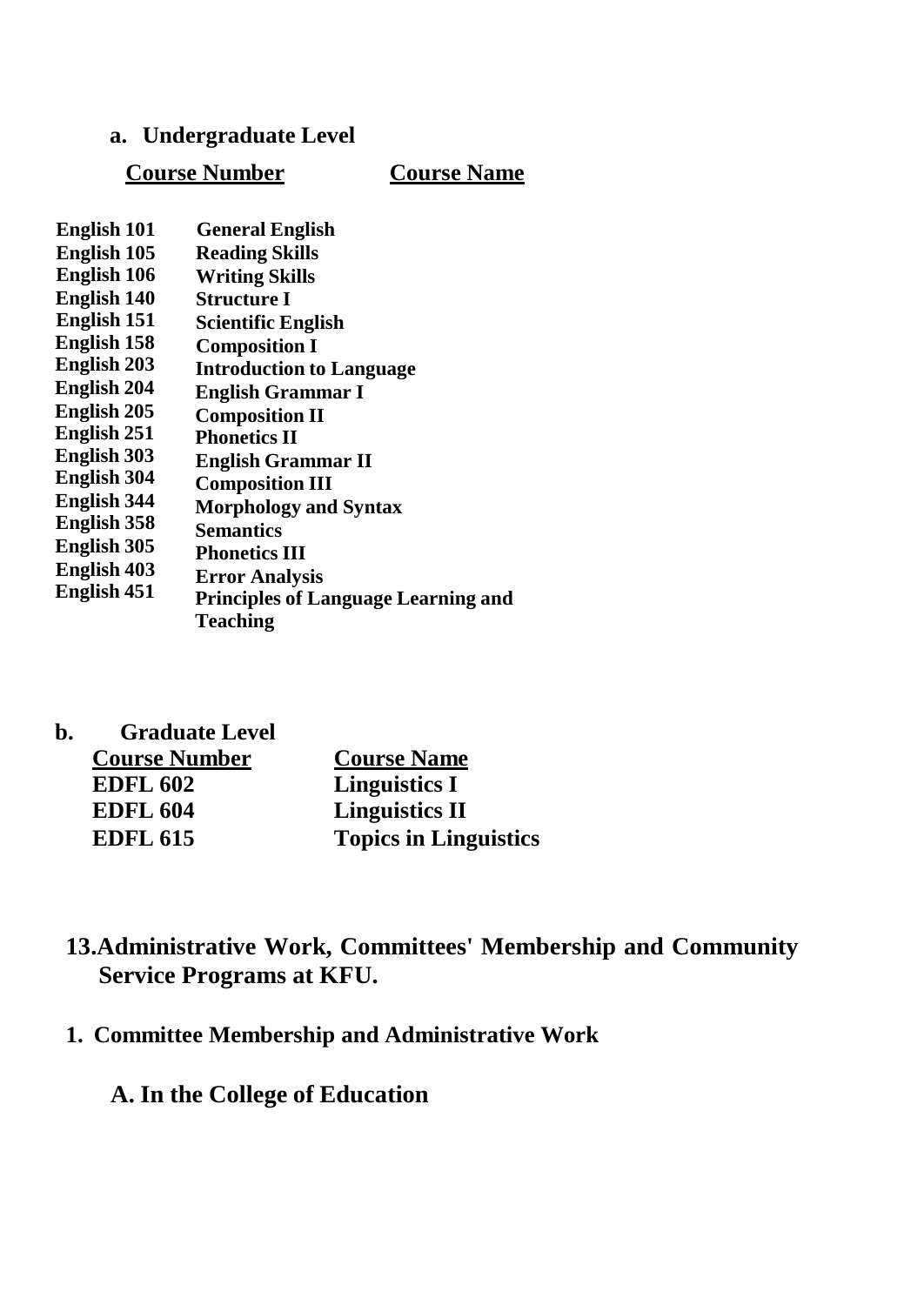**1. Head of Committees**

**a. Head, Examinations' Results Reviewing Committee (1989-1993) b. Head, Coordination and Registration Committee (1994)**

**2. Committee Membership**

**Member of the following committees** 

- **b. Academic Committee (1990-1997)**
- **c. Committee for the preparation of the College**
- **organizational frame (1992).**
- **d. Student Admission Committee (1989)**
- **e. Exams Committee (1988-1997)**
- **f. Statistics and Information Committee (1989).**
- **g. Library, Textbook and Periodicals Committee (1985-1986,1990)**
- **3. Foreign Languages Department representative in the Pre-registration Process (1991-1992).**
- **4. Supervising the Reorganization of the Students' Affairs Office (1993-1994)**
- **B. In the Foreign Languages Department**
	- **1. Student Academic Advisor (1985-1997)**
	- **2. Member of the Following Committees '**
		- **a. MA program in Applied Linguistics Preparation**
		- **Committee (1989-1990). 0ne of three members.**
		- **b. The Registration Committee (1988-1989)**
		- **c. The Scheduling Committee (1985-1987).**
		- **d. The Translation Committee (1985-1994).**
		- **e. TheTextbook Committee (1985-1994)**
		- **f. The Screening Committee (1989-1992)**
- **C. Community Service Programs**
	- **a. Organizer of the Community Service Program throughout the academic year 1997-1998**
	- **b. Instructor :Teacching English to KFU Employees. I taught**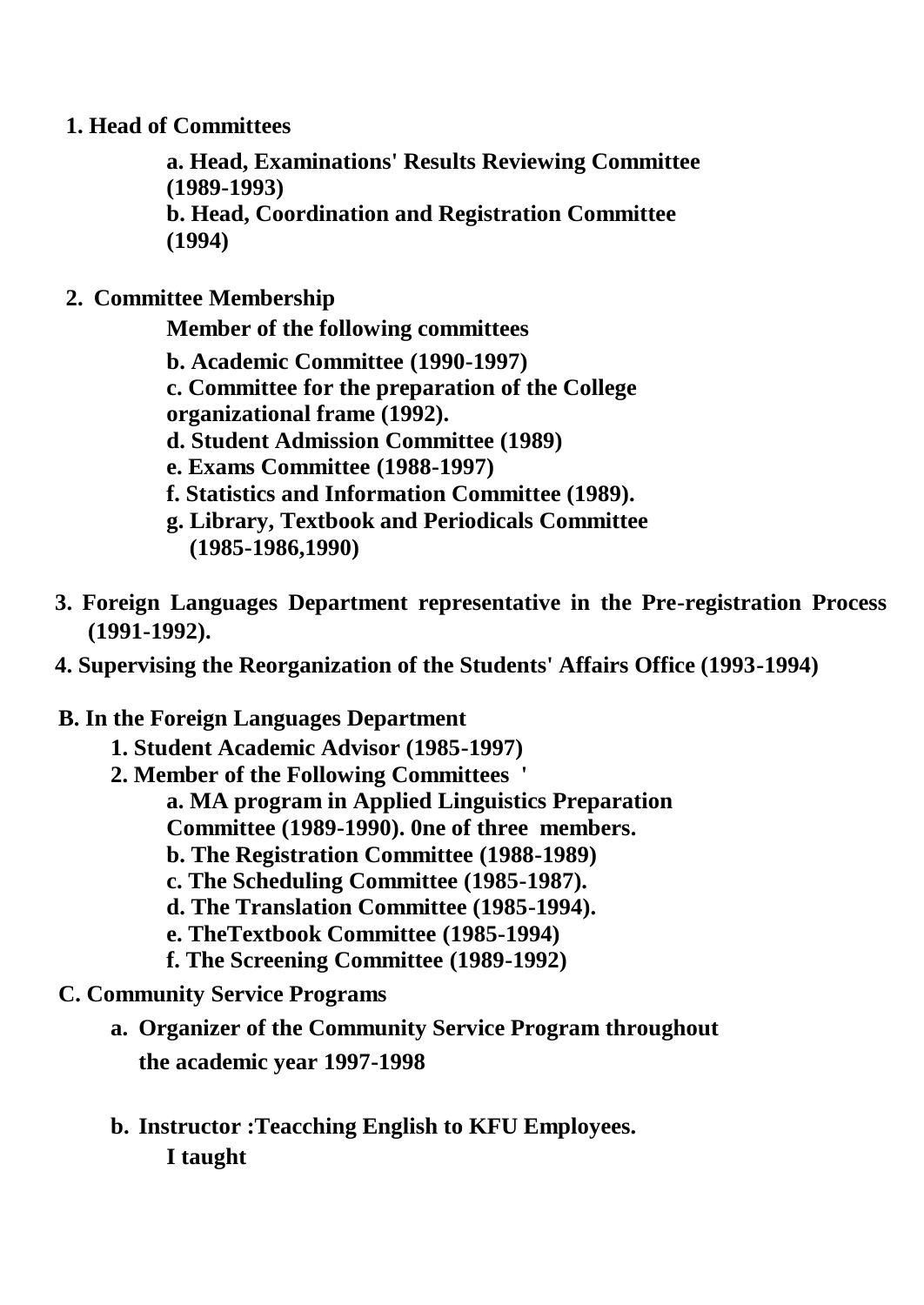- **1. English to Arabic native speakers-Oct.,1997-June, 1998.**
- **2. Arabic to KFU employees who are non-native speakers of Arabic-(1986- 1987)**
- **3. English to KFU Arab employees. (1986-1987)**
- **D. I was the Academic Supervisor of the following two MA theses at King Faisal University, Saudi Arabia.**
	- **1. A Contrastive Syntactic Analysis of the Complementation System in English and Arabic. September, 1998.**
	- **2. Common Grammatical Errors in the Written Production of Second and Fourth Year Female Students Majoring in English in the Department of Foreign Languages at King Faisal University: Comparison and Contrast. June, 1998.**
- **14. Employment Record at the University of Qatar :**
	- **a. Courses taught**

| <b>English 109</b> | <b>Scientific English</b>          |
|--------------------|------------------------------------|
| <b>English 227</b> | Writing                            |
| <b>English 339</b> | <b>Translation</b>                 |
| <b>English 322</b> | <b>Topics in Linguistics</b>       |
| <b>English 325</b> | <b>Advanced Translation</b>        |
| <b>English 333</b> | <b>Introduction to Linguistics</b> |
| <b>English 125</b> | <b>Grammar and Vocabulary</b>      |
| <b>English 210</b> | <b>Phonetics</b>                   |
| <b>English 440</b> | <b>Semantics</b>                   |
| <b>English 221</b> | <b>Phonetics and Phonology</b>     |
| <b>English 434</b> | <b>Research Seminar</b>            |
| <b>English 437</b> | Syntax                             |

- **b. Other Academic Activities**
	- **1. Academic Advisor for the fourth year female students**
	- **2. Member of the Department Council for the promotion of instructors**
	- **3. I held a symposium at the Indian School in Qatar for their teachers of English titled "The Characteristics of EFL teachers."**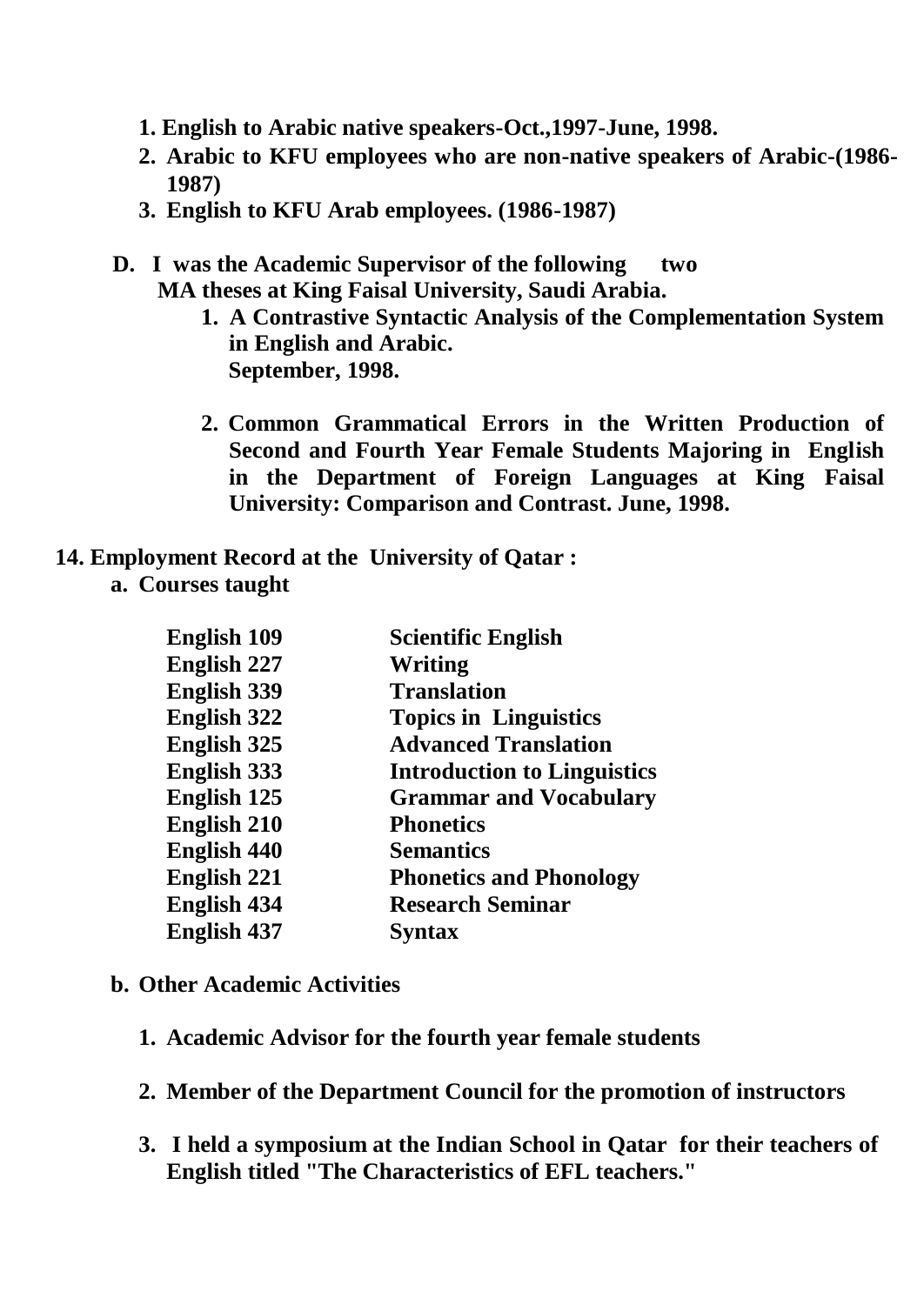# **15.Emloyment record at Bahrain University**

- **a. Courses taught**
	- **English 111 General English**
	- **English 112 Writing**
	- **English 436 Syntax**
	- **English 205 Reading I**
	- **English 305 Reading II**
	- **English 334 Contrastive Analysis**
	- **English 405 Advanced Reading**
	- **English 236 Conversation Skills**
	- **English 222 Introduction to Linguistics**
	- **English 424 Theories of Language Acquisition**

# **b. Other Activities**

- **a. TOEFL Supervising and Administering Committee**
- **b. Member of the English Deparetment Council**
- **c. Internal examinor**

**I was the internal examinor of a thesis Entitled" The Effect of a Foreign Languageon the First One: A Comparative Study of the Effect of English on Arabic in the Wrting Skills of Femal Students in Grade Six in The Kingdomof Saudi Arabia."**

**Bahrain University,2005 by Hala Fahi Jamal.**

**d. Thesis Supervisor**

**I supervised the following theses " Saudi Students' Attitudes Towards Using and Utilizing English at King Faisal University, Literary and Science Sections Students ( males and females),2006 by Mahmoud Darweesh**

### **16. MA Thesis Examinor**

- **B. I was the External Examiner of the following MA theses at AN-Najah National University.**
	- **1.The Attitudes of the English Language Teachers Toward Using Formative Evaluation in Improving EFL Learning in Tulkarm District. August. 1999.**
	- **2. The Role of the English Language Supervisor as perceived by the School**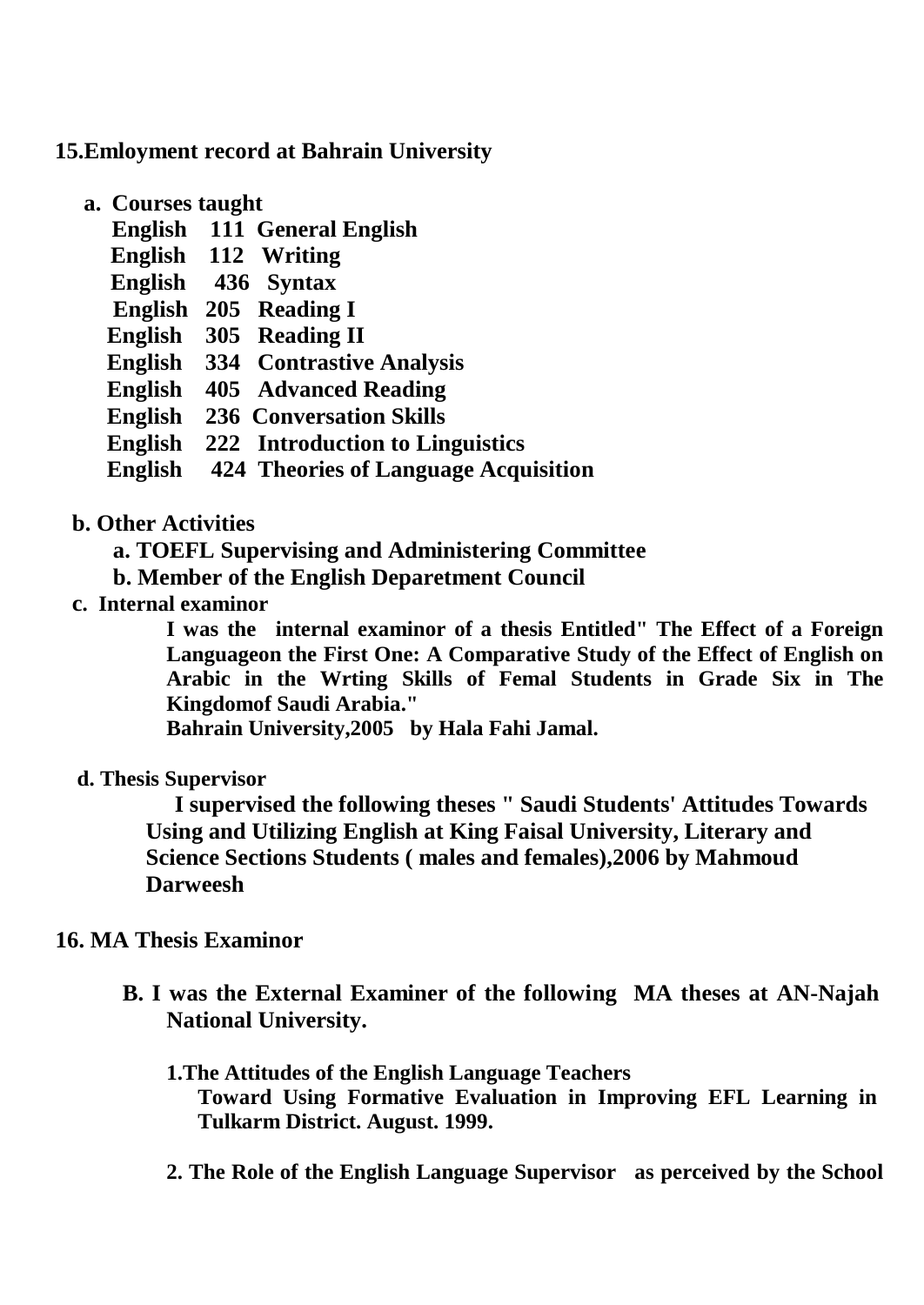**Principals and English Language Teachers in Jenin District. September, 1999.**

- **3.The Ninth Grade Students' Expectations Towards Their English Teachers in Nablus District. July, 2000.**
- **4. Reading Comprehension Strategies of Literature Texts Employed by English Language and Literature Majors at AN-Najah National University. August, 2000.**
- **5. The Effect of Providing Content-Feedback by Utilizing Grice's Maxims on the Writing Performance of the Student-Writers of AN-najah National University and their Attitudes Toward that Kind of Feeding . August, 2000.**

**17. Article-referee for the**

- **1. An-Najah National University Journal for Humanites**
- **2. College of Arts Journal- King Saud University,**

**Riyad, Saudi Arabia**

- **3. Faculty of Humanities and Social Sciences Journal. The University of Qatar**
- **4. Journal of the Humanities and Documentation Research Center,University of Qatar**
- **5. A member of the Board of editors of An-najah National University Journal.**
- **18. Courses taught at An-Najah National University**

**E32303 : Advanced Writing** 

**E32203: Writing and Research** 

**E32343 : Semantics** 

**E111:College I**

**E112: College II**

**E 32386: Contrastive Linguistics** 

**E32344: Schools of Linguistics** 

**E32202 Advanced Grammar** 

**E32340: English Syntax**

**432532 : Translation from Arabic into English**